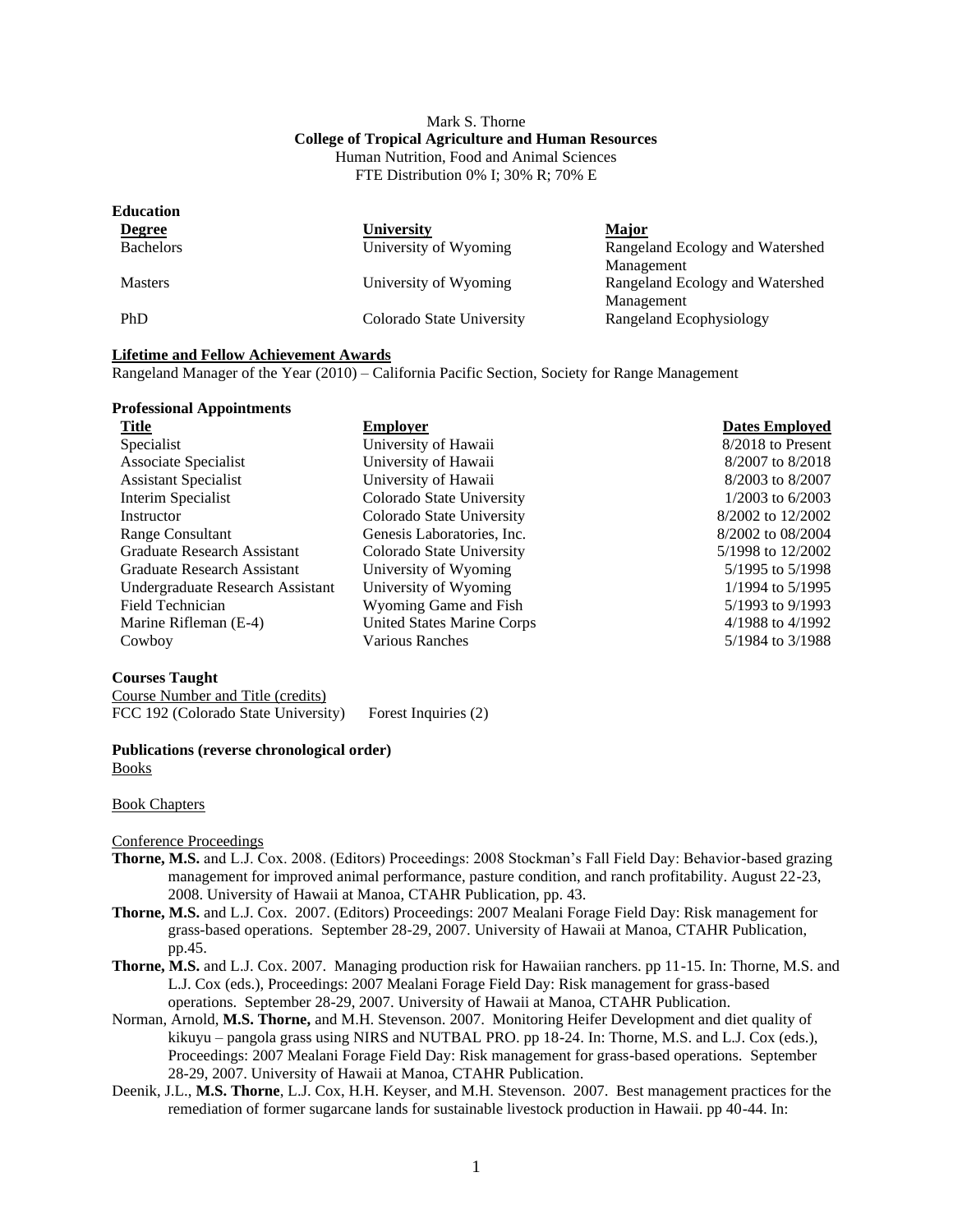Thorne, M.S. and L.J. Cox (eds.), Proceedings: 2007 Mealani Forage Field Day: Risk management for grass-based operations. September 28-29, 2007. University of Hawaii at Manoa, CTAHR Publication.

- Castillo, M., M. Nakahara, D. Weise, R. Vihnanek, G. Enriques, A. McAdams, L. Ford, R. Moraga, B. Babb, **M. Thorne**, E. Nonner, D. Frohlich. (2007). The Puu Anahulu wildfire management study: Development of roadside fuels reduction techniques for leeward Hawaii. Page 229 *in* R.E. Masters and K.E.M. Galley (eds.). Proceedings 23rd Tall Timbers Fire Ecology Conference: Fire in Grassland and Shrubland Ecosystems. Tall Timbers Research Station, Tallahassee, Florida, USA.
- **Thorne, M.S.** and L.J. Cox. 2007. Proceedings: 2006 Mealani Forage Field Day: Hawaii Grown Beef: From Pasture to Market. October 7, 2007. University of Hawaii at Manoa, CTAHR Publication, pp.53.
- **Thorne, M.S.** 2007. Foraging Behavior and Grazing Management Planning. pp 45-51. In: Thorne, M.S. and L.J. Cox (eds.), Proceedings: 2006 Mealani Forage Field Day: Hawaii Grown Beef: From Pasture to Market. October 7, 2007. University of Hawaii at Manoa, CTAHR Publication, pp. 53.
- Mattos, J., and **M.S. Thorne**. 2007. Slaughter and Market Issues at the Andrade Slaughterhouse. pp 11-12. In: Thorne, M.S. and L.J. Cox (eds.), Proceedings: 2006 Mealani Forage Field Day: Hawaii Grown Beef: From Pasture to Market. October 7, 2007. University of Hawaii at Manoa, CTAHR Publication, pp. 53.
- **Thorne, M.S.,** L.J. Cox. 2005.Proceedings: 2005 Mealani Forage Field Day: Improved livestock and forage production through sustainable management practices. University of Hawaii at Manoa, CTAHR P-09/05 pp. 60.
- **Thorne, M.S. 2005.** Integrated Management for control of fireweed: An adaptive management approach. pp 23 30. *In:* Thorne, M.S., L.J. Cox (eds.), Proceedings: 2005 Mealani Forage Field Day: Improved livestock and forage production through sustainable management practices. University of Hawaii at Manoa, CTAHR P-09/05, pp. 60
- **Thorne, M.S.,** Q.D. Skinner, M.A. Smith, W.A. Laycock, and J.L. Dodd. 1997. Effects of herbivory on willow (*Salix* spp.) canopy volume on mountain rangelands of northern Wyoming. Pp. 144-149 IN: Proceedings Wyoming Water 1997 Conference; What's new in the toolbox? Applied research for management of Wyoming's water resources: A statewide conference. April 21-23, 1997. Casper, WY.

Refereed Journal Publications

- Krushelnycky, P.D., F. Starr, K. Starr, M. Abran, **M. Thorne**, J. Leary, M. Fukada, D. Rubinoff. 2018. Performance of the biocontrol agent *Secusio extensa* (Lepidoptera: Erebidae) on its target host, *Senecio madagascariensis* (Madagascar fireweed), on an alternate host, *Delairea odorata* (Cape ivy), and on nontarget plants, in Hawaii. Biological Control 121: 234-246.
- Lee, C.N., G.K. Fukumoto, **M.S. Thorne**, M.H. Stevenson, Y.S. Kim, M. Nakahata, and R.M. Ogoshi. 2017. Nutrient Composition of Sugarcane Forages were influenced by season and the time of harvest. Dairy and Vet. Sci. J. 2(1): 555579.
- Lee, KAK, J.R. Carpenter, B.W. Mathews, **M.S. Thorne**, and L.E. Sollenberger. 2010. Effects of age of regrowth and geographical location on forage protein and carbohydrate fractions, silicon content, and their impact on IVOMD of four tropical grasses. J. Dairy Sci. 93: 343, E-Suppl. 1.
- Meiman, P.J., **M.S. Thorne**, Q.D. Skinner, M.A. Smith, and J.L. Dodd. 2009. Wild ungulate herbivory of willow outside of National Parks is a significant management consideration. Rangeland Ecology and Management 62:460-469.
- Buck, K., J.R. Carpenter, **M.S. Thorne** and B.W. Mathews. 2007. In situ rates of insoluble Macro-mineral release from alfalfa and tropical grasses, and relationships with dry matter disappearance. Proceedings, Western Section, American Society of Animal Science. 58:378-382.
- Gardner, D.R., **M.S. Thorne**, R.J. Molyneux, J.A. Pfister, and A.A. Seawright. 2006. Pyrrolizidine alkaloids in *Senecio madagascariensis* from Australia and Hawaii and assessment of possible livestock poisoning. Biochemical Systematics and Ecology 34:736-744.
- **Thorne, M.S.,** P.J. Meiman, Q.D. Skinner, M.A. Smith, and J.L. Dodd. 2005. Clipping frequency affects canopy volume and biomass production in planeleaf willow (*Salix planifolia* var. *planifolia* Prush.). Rangeland Ecology and Management 58:41-50.
- **Thorne, M.S., M.J.** Trlica, W.C. Leininger, R.D. Child, and D.A. Klein. 2005. Soil CO<sub>2</sub> efflux response to soil loss on two rangeland ecosystems. Rangeland Ecology and Management 58:27-34.
- Cibils, A.F., D.M. Swift, R.H. Hart, M.J. Trlica, and **M.S. Thorne.** 2005. Gender-specific responses to winter defoliation of greenhouse-grown *Atriplex canescens* clones under contrasting soil moisture regimes. Journal of Arid Environments 61:211-226.
- **Thorne, M.S.,** Q.D. Skinner, M.A. Smith, J.D. Rodgers, W.A. Laycock, and A. S. Cerekci. 2002. Evaluation of a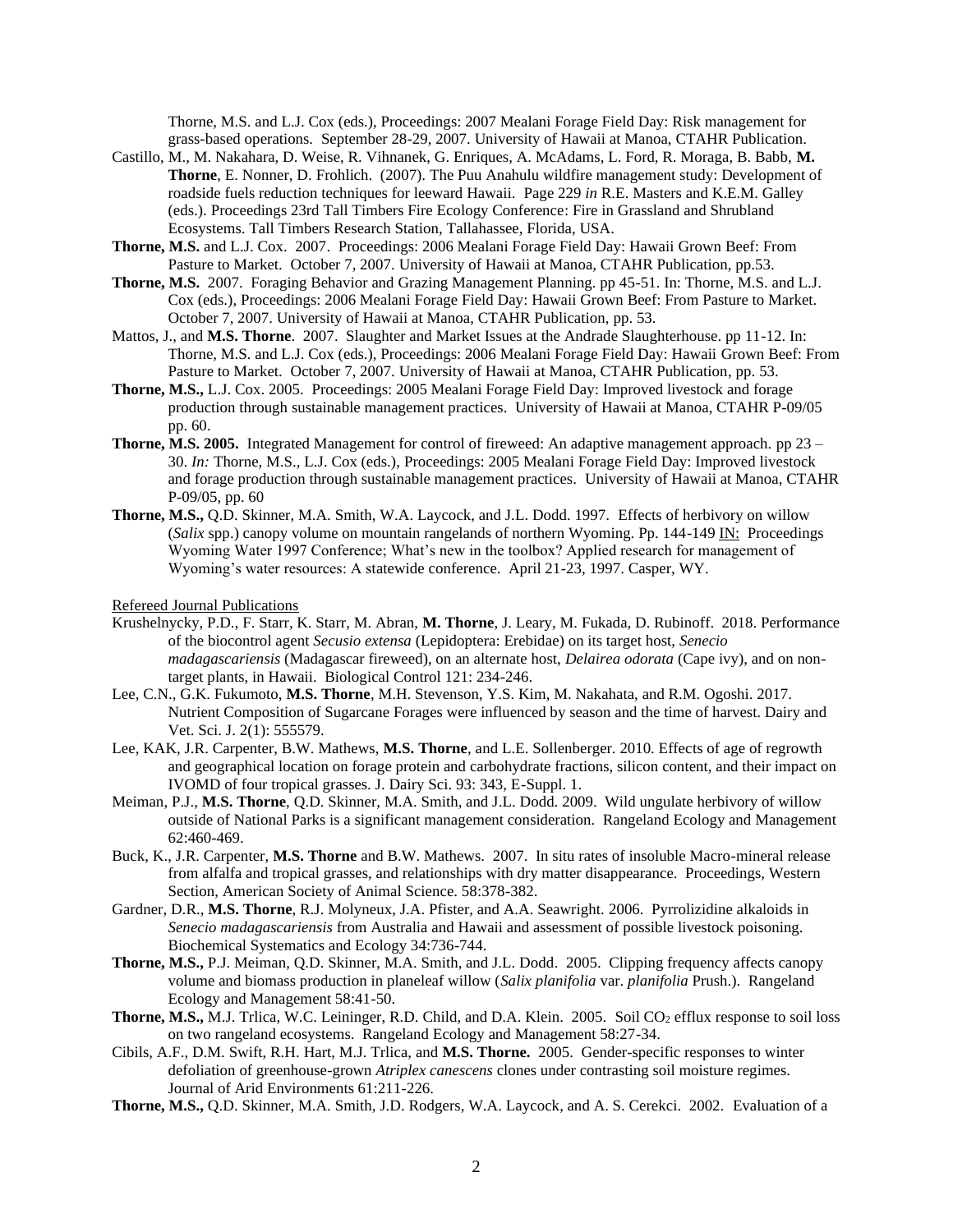technique for measuring canopy volume of shrubs.J. Range Manage. 55:235-240.

Extension Publications

- Katulski, S., **M.S. Thorne**, J. Odani, and M. Oshiro. 2020. Copper supplementation for beef cattle in Hawaii. University of Hawaii at Manoa, CTAHR Publication LM-36, pp. 10.
- Hewlett, J.P., **M.S. Thorne**, J. Parsons, J. Tranel. 2019. Risk Scenario Planning: Evaluating the potential benefits of adopting a commercial mineral mix supplementation program. RightRisk Technical Guide. TG #19-12018.
- Hewlett, J.P., **M.S. Thorne**, J. Parsons, J. Tranel. 2019. Risk Scenario Planning: Evaluating the potential benefits of free-choice mineral supplementation program. RightRisk Technical Guide. TG #19-12013.
- **Thorne, M.S.** and R.T. Hamasaki. 2016. Management of caterpillar pests in Hawaiʻi pastures. University of Hawaii at Manoa, CTAHR Publication PRM-12, pp. 7.
- Lee, C.N., G.K. Fukumoto, **M.S. Thorne**, M.H. Stevenson, M. Nakahata, and R.M. Ogoshi. 2016. Bana grass (*Pennisetum purpureum*): A possible forage for ruminants in Hawaiʻi. University of Hawaii at Manoa, CTAHR Publication PRM-11, pp. 8.
- Fukumoto, G.K., **M.S. Thorne**, J.H. Silva, J.L. Deenik, and M.H. Stevenson. 2016. Suitability map for foragefinished beef production using GIS technology: Kauaʻi Island. University of Hawaii at Manoa, CTAHR Publication PRM-10, pp. 6.
- Fukumoto, G.K., **M.S. Thorne**, J.H. Silva, J.L. Deenik, and M.H. Stevenson. 2016. Suitability map for foragefinished beef production using GIS technology: Maui county. University of Hawaii at Manoa, CTAHR Publication PRM-9, pp. 8.
- Parsons, J., J.P. Hewlett, and **M.S. Thorne**. 2015. Forage Risk Analyzer: Assessing changes to your operation in the face of uncertainty. RightRisk: TG-15-09.
- Kim, Y.S., G.K. Fukumoto, M. Stevenson, **M. Thorne**, and R. Jha. 2015. Carcass traits and tenderness of Hawaii grass-fed beef. University of Hawaii at Manoa, CTAHR Publication LM-29, pp. 7.
- Lee, C.N., G.K. Fukumoto, **M.S. Thorne**, M.H. Stevenson, Y.S. Kim, M. Nakahata, and R.M. Ogoshi. 2015. Sugarcane crosses as potential forages for ruminants: Nutrient compositions were influenced by season and time of harvest. University of Hawaii at Manoa, CTAHR publication PRM-8, pp. 9.
- Fukumoto, G.K., **M.S. Thorne**, J.H. Silva, and J.L. Deenik. 2015. Suitability map for forage-finished beef production using GIS technology: Hawaii Island. University of Hawaii at Manoa, CTAHR Publication PRM-7, pp. 6.
- Hewlett, J., J. Parsons, and **M.S. Thorne**. 2013. Risk Management Profiles: Fillizar Ranches manage forage and marketing risks. RightRisk: RMP-201308.001R
- Powley, J., M. Stevenson, and **M. Thorne**. 2013. Meat goat basics for Hawaii. University of Hawaii at Manoa, CTAHR Publication LM-26, pp. 13.
- **Thorne, M.S**., M. Stevenson, and E. Pickett-Fee. 2010. Puuwaawaa grazing management plan and resource analysis. Hawaii Department of Land and Natural Resources Report. University of Hawaii at Manoa, CTAHR, pp 163.
- **Thorne, M.S**., J.L. Deenik, R.W. Godfrey, G.K. Fukumoto, J.S. Powley, M.H. Stevenson, L.J. Duponcheel, and M. Abran. 2010. Ranch pasture and Livestock Management Record Book. University of Hawaii at Manoa CTAHR Publication. Pp. 62.
- **Thorne, M.S.**, L. J.Cox, and G. Fukumoto. 2009. Management of Production Risk for Hawaii Ranchers. University of Hawaii at Manoa. CTAHR – PRM-5, pp 8.
- **Thorne, M.S.**, and M.H. Stevenson. 2007. Stocking rate: the most important tool in the toolbox. University of Hawaii at Manoa. CTAHR – PRM-4, pp 9.
- **Thorne, M.S**., and L.J. Cox. 2007. Calculating minimum lease rates for grazing in Hawaii. University of Hawaii at Manoa, CTAHR-PRM-3, pp 7.
- **Thorne, M.S.**, G.K. Fukumoto, and M.H. Stevenson. 2007. Foraging Behavior and Grazing Management Planning. University of Hawaii at Manoa, CTAHR - PRM-2, pp 11.
- Cox, L.J., Q.A. Edwards, **M.S. Thorne,** G.K. Fukumoto, and L.Y.T. Ching. 2006. Commercial cow-calf management decisions: Calculating your cost of production with Calf-XL 2006. University of Hawaii at Manoa, CTAHR – LM-12. pp.21.
- **Thorne, M.S**., J.S. Powley, and G.K. Fukumoto. 2005. Fireweed control: an adaptive management approach. University of Hawaii at Manoa, CTAHR PRM-1, pp 8.
- Cox, L.J., Q.A. Edwards, **M.S. Thorne,** G. Fukumoto. 2005. Calculating the cost of production for a cow-calf operation. University of Hawaii at Manoa, CTAHR –LM-11.
- Trlica, M.J., and **M.S. Thorne.** 2001. Trend in vegetation characteristics and range condition on the Mantle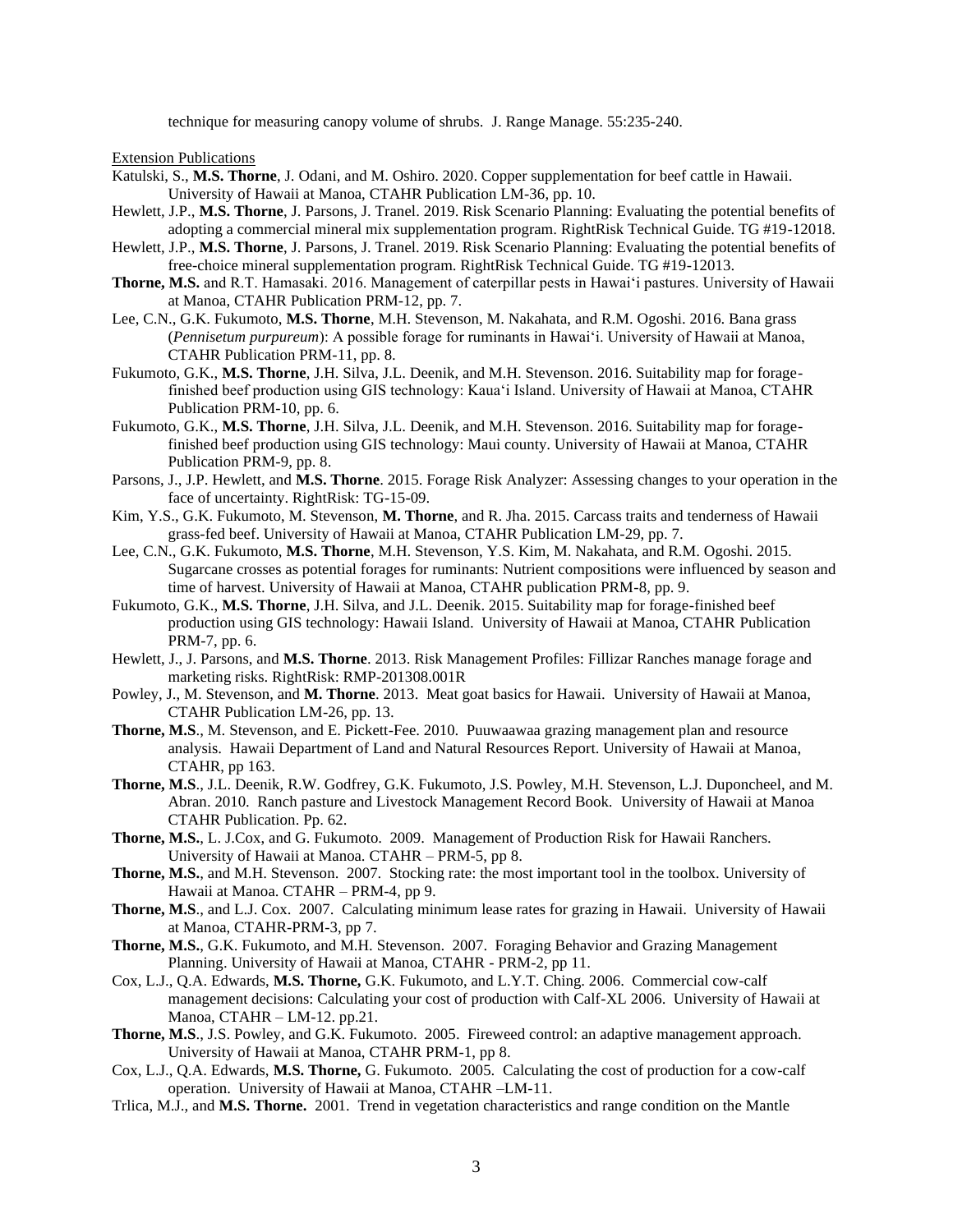Allotment in Dinosaur National Monument from 1996 to 2001. National Park Service Report, Rangeland Ecosystem Science Department, Ft. Collins, Colo.

**Thorne, M.S.,** and M.J. Trlica. 2001.Comparison between methodologies to measure cover characteristics of plant communities within Dinosaur National Monument. National Park Service Report. Rangeland Ecosystem Science Department, Ft. Collins, Colo.

Creative Works (i.e., Extension Videos, Websites, Blogs, Creative Designs and Exhibitions, etc.) **Websites:**

Hawaii Rangelands:<https://rangelandsgateway.org/states/hawaii> Marianas Grazing Management Academy[: http://manoa.hawaii.edu/ctahr/tpalm/index.html](http://manoa.hawaii.edu/ctahr/tpalm/index.html) UH Livestock Extension You Tube Channel[: https://www.youtube.com/channel/UCzybVKzCpGt3Q-eVqGGpTPg](https://www.youtube.com/channel/UCzybVKzCpGt3Q-eVqGGpTPg)

### **Webinars:**

Mineral Supplementation for Beef Cattle in Hawaii: A Three-part Series[. http://hawaii.erightrisk.com/minerals/](http://hawaii.erightrisk.com/minerals/) Strengthening RREA Programing Through Enhanced Connections: A web-based conference series: <https://globalrangelands.org/rreasp/webinars>

Livestock Extension Virtual Field Day: <https://www.youtube.com/playlist?list=PLWDZ2pCeuMJGnrNtuBNlkuqo3D-zJ8Dqo>

### Leadership Roles (Committees, Boards, Advisory, etc.)

UH-Manoa Faculty Senate (May 2021 – Present) UH-Manoa Faculty Senate, Committee on Administration and Budget (May 2021-Present) CTAHR Research Advisory Committee to the Assoc. Dean/Director of Research (2020-Present) CTAHR Extension Reporting Advisory Committee to the Assoc. Dean/Director of Extension (2020-2021) HNFAS Department – Department Tenure and Promotion Committee (2021-Present) Coordinator, UH/CTAHR Livestock Extension Group (2019- present) Renewable Resources Extension Act National Strategic Planning Committee (2016 – 2018) HNFAS Department – Research and Extension Committee Chair (2004-present) CTAHR Faculty Senate – Research Committee (2005-2007) CTAHR Faculty Senate – Research Committee (2009 – 2011) CTAHR Strategic Planning Goal 3 Committee (2005 – 2007) Associate Graduate Faculty in Animal Science, University of Hawaii at Manoa (2005 – present) Associate Graduate Faculty in Nutrition, University of Hawaii at Manoa (2019 – present) Adjunct Associate Professor, Dept. Wildland Resources, Utah State University (2008-present)

WERA-1008, Rangelands West Partnership (2004-present)

WERA-1008, Rangelands West Partnership – Executive Board (2009-2012)

### **Graduate Students**

| Category                            | Current Number of Students | Number Graduated (Career) |
|-------------------------------------|----------------------------|---------------------------|
| <i>Chair</i> of Master's Committees |                            |                           |
| <i>Chair</i> of PhD Committees      |                            |                           |
| Member of Master's Committees       |                            |                           |
| Member of PhD Committees            |                            |                           |

#### **Grant Support**

| Title of Grant:                                     | 2004 Mealani Forage Field Day: Meeting a world of demand. |
|-----------------------------------------------------|-----------------------------------------------------------|
| Source of Grant:                                    | <b>USDA-NRCS</b>                                          |
| Total Dollar Value (Your share of the grant value): | \$10,500                                                  |
| Dates of Grant:                                     | $06/2004 - 12/2004$                                       |
| Role (PI, CoPI):                                    | PI                                                        |
|                                                     |                                                           |
| Title of Grant:                                     | UH Rangelands West Incentive Grant – Building Knowledge   |
|                                                     | of Sustainable Rangeland Management Using Information     |
|                                                     | Technology                                                |
| Source of Grant:                                    | <b>USDA-WSARE</b>                                         |
|                                                     |                                                           |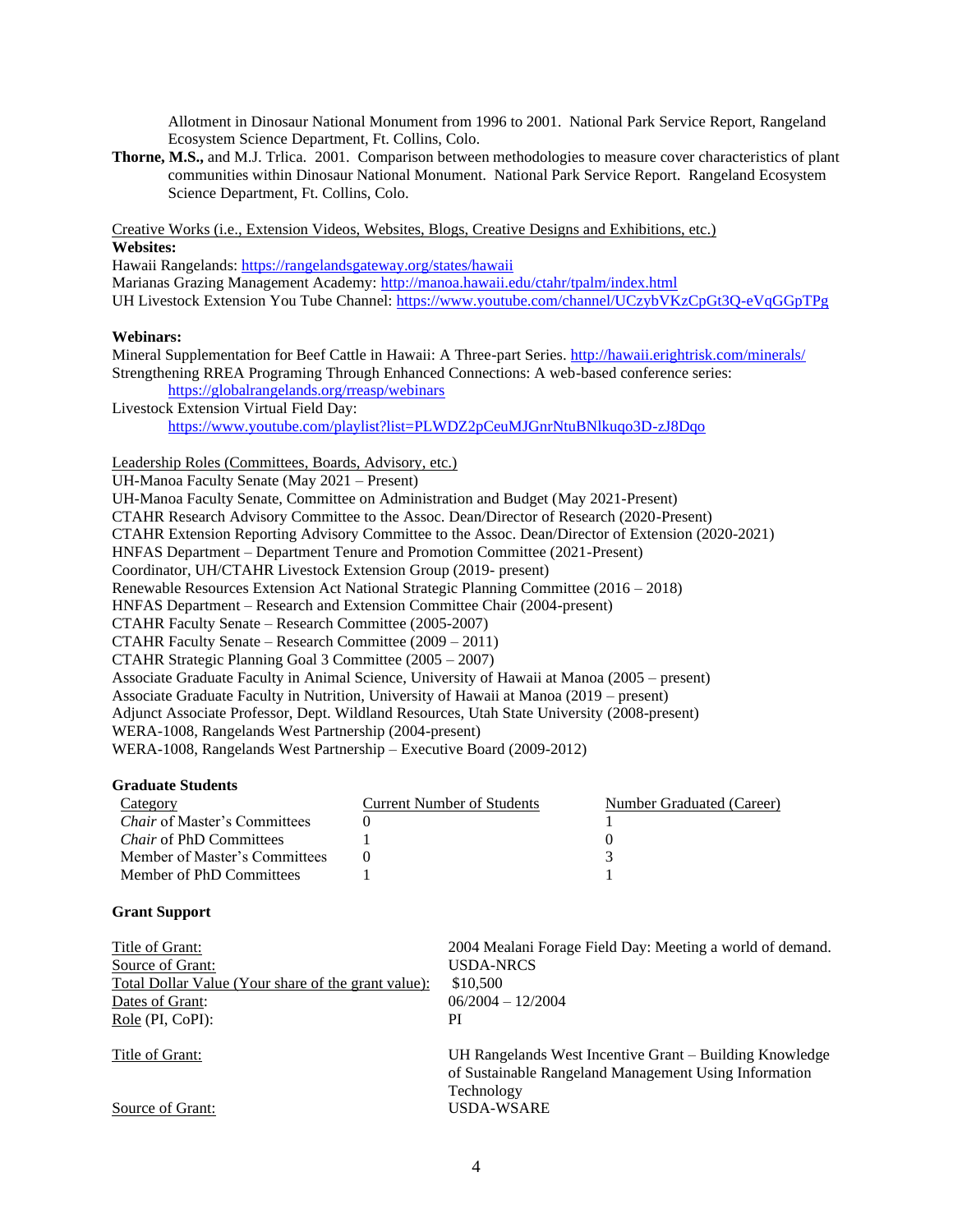| Total Dollar Value (Your share of the grant value):<br>Dates of Grant:<br>Role (PI, CoPI):                                               | \$4,000<br>$06/2004 - 04/2007$<br>coPI                                                                                                                                                                    |
|------------------------------------------------------------------------------------------------------------------------------------------|-----------------------------------------------------------------------------------------------------------------------------------------------------------------------------------------------------------|
| <b>Title of Grant:</b><br>Source of Grant:<br>Total Dollar Value (Your share of the grant value):<br>Dates of Grant:<br>Role (PI, CoPI): | Best Management Practices for the Sustainable Productivity of<br>Hawaii's Range and Pasture Lands<br><b>USDA-CSREES</b><br>\$50,000<br>10/2004 - 09/2009<br>PI                                            |
| Title of Grant:<br>Source of Grant:<br>Total Dollar Value (Your share of the grant value):<br>Dates of Grant:<br>Role (PI, CoPI):        | Hawaii Grazing and Livestock Management Academy<br><b>USDA-NRCS</b><br>\$53,152<br>$10/2004 - 10/2007$                                                                                                    |
| Title of Grant:<br>Source of Grant:<br>Total Dollar Value (Your share of the grant value):<br>Dates of Grant:<br>Role (PI, CoPI):        | 2005 Mealani Forage Field Day: Improved Livestock and<br>Forage Production Through Sustainable Management<br>Practices<br><b>USDA-NRCS</b><br>\$8,800<br>$06/2005 - 12/2005$<br>PI                        |
| Title of Grant:<br>Source of Grant:<br>Total Dollar Value (Your share of the grant value):<br>Dates of Grant:<br>Role (PI, CoPI):        | 2005 Sheep Producer's Sustainable Grazing Management<br>Workshop<br><b>USDA-NRCS</b><br>\$7,810<br>$06/2005 - 12/2005$<br>PI                                                                              |
| Title of Grant:<br>Source of Grant:<br>Total Dollar Value (Your share of the grant value):<br>Dates of Grant:<br>Role (PI, CoPI):        | Animal Nutrition and Forage Production Profiling Project<br><b>USDA-NRCS</b><br>\$17,110<br>$06/2005 - 05/2007$<br>PI                                                                                     |
| Title of Grant:<br>Source of Grant:<br>Total Dollar Value (Your share of the grant value):<br>Dates of Grant:<br>Role (PI, CoPI):        | Best Management Practices for the Remediation of Former<br>Sugarcane and Pineapple Lands for Sustainable Livestock<br>Production in Hawaii<br><b>USDA-TSTAR</b><br>\$262,013<br>$08/2005 - 08/2008$<br>PI |
| Title of Grant:<br>Source of Grant:<br>Total Dollar Value (Your share of the grant value):<br>Dates of Grant:<br>Role (PI, CoPI):        | CES Outreach and Education Program for NAIS<br><b>Implementation Project</b><br><b>USDA/HDOA</b><br>\$81,200<br>$10/2005 - 04/2007$                                                                       |
| Title of Grant:<br>Source of Grant:                                                                                                      | 2006 Mealani Forage Field Day: Hawaii Grown Beef - From<br>Pasture to Market<br><b>USDA-NRCS</b>                                                                                                          |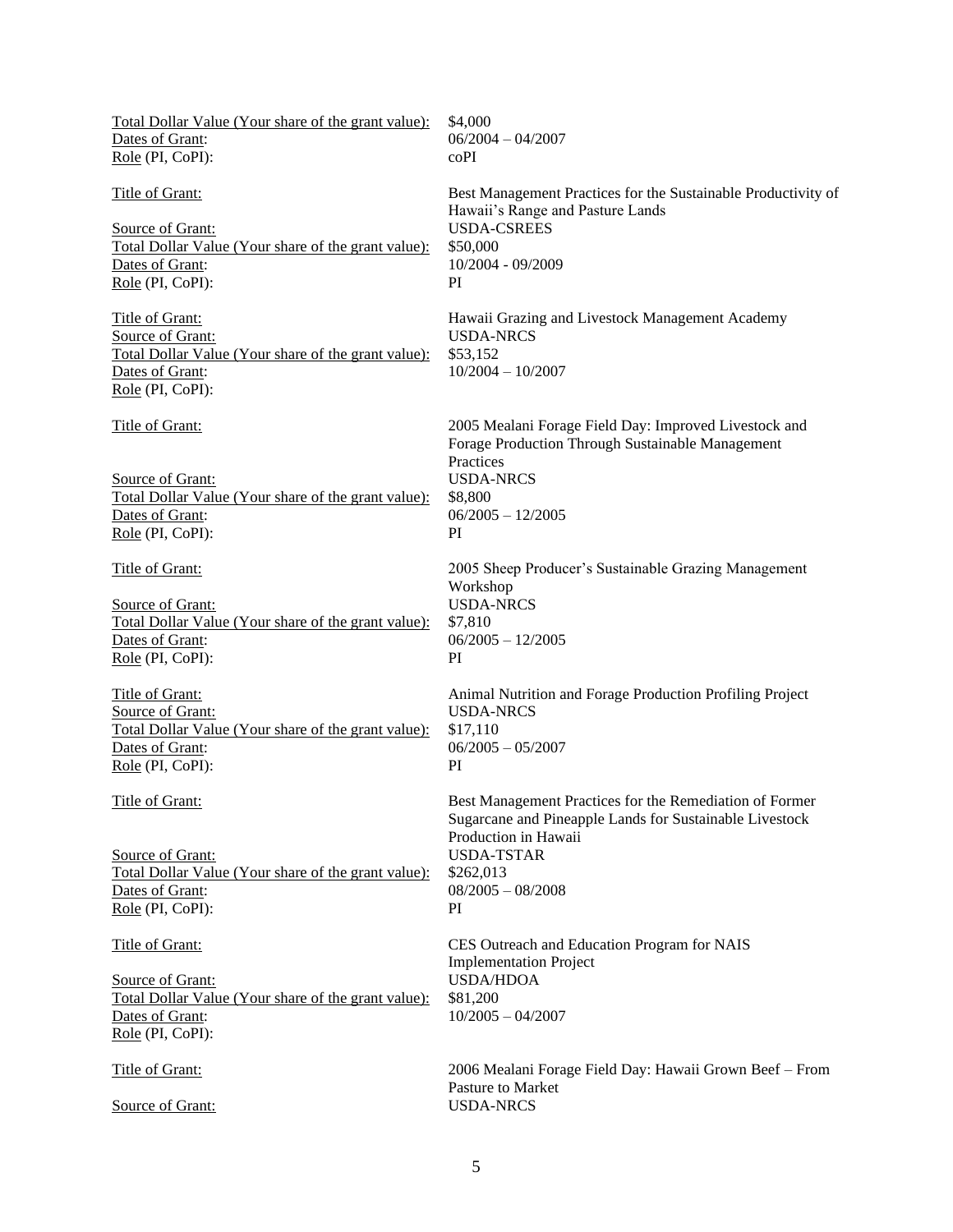| Total Dollar Value (Your share of the grant value):<br>Dates of Grant:<br>Role (PI, CoPI):                                               | \$13,122<br>$06/2006 - 12/2006$<br>PI                                                                                                                                                                                                      |
|------------------------------------------------------------------------------------------------------------------------------------------|--------------------------------------------------------------------------------------------------------------------------------------------------------------------------------------------------------------------------------------------|
| <b>Title of Grant:</b><br>Source of Grant:<br>Total Dollar Value (Your share of the grant value):<br>Dates of Grant:<br>Role (PI, CoPI): | 2006 Sheep Producer's Sustainable Grazing Management<br>Workshop<br><b>USDA-NRCS</b><br>\$12,242<br>06/2006 -12/2006<br>PI                                                                                                                 |
| Title of Grant:<br>Source of Grant:<br>Total Dollar Value (Your share of the grant value):<br>Dates of Grant:<br>Role (PI, CoPI):        | Survey of the Natural Resources, Fine-fuel Loads, and Extent<br>of Fountain Grass Invasion on Rangelands in the Puu Waawaa<br>Area of West Hawaii<br>West Hawaii Wildfire Management Organization<br>\$86,241<br>$07/2006 - 06/2008$<br>PI |
| Title of Grant:<br>Source of Grant:<br>Total Dollar Value (Your share of the grant value):<br>Dates of Grant:<br>Role (PI, CoPI):        | 2007 Mealani Forage Field Day: Risk Management for Grass-<br><b>Based Operations</b><br><b>USDA-NRCS</b><br>\$14,209<br>$07/2007 - 03/2008$<br>PI                                                                                          |
| Title of Grant:<br>Source of Grant:<br>Total Dollar Value (Your share of the grant value):<br>Dates of Grant:<br>Role (PI, CoPI):        | CES Outreach and Education Program for the NAIS<br><b>Implementation Project</b><br><b>USDA/HDOA</b><br>\$49,000<br>$07/2007 - 06/2008$<br>PI                                                                                              |
| Title of Grant:<br>Source of Grant:<br>Total Dollar Value (Your share of the grant value):<br>Dates of Grant:<br>Role (PI, CoPI):        | Development of Best Management Practices for the Control of<br>Madagascar Fireweed (Senecio madagascariensis Poiret) in<br>Maui County<br>Maui County Research and Development<br>\$34,056<br>$09/2007 - 08/2008$<br>PI                    |
| Title of Grant:                                                                                                                          | Development of Best Management Practices for the Control of<br>Madagascar Fireweed (Senecio madagascariensis Poiret) in<br>Hawaii                                                                                                          |
| Source of Grant:<br>Total Dollar Value (Your share of the grant value):<br>Dates of Grant:<br>Role (PI, CoPI):                           | Hawaii Farm Bureau Federation Research and Market<br>Development Program<br>\$40,000<br>$09/2007 - 08/2008$<br>PI                                                                                                                          |
| Title of Grant:<br>Source of Grant:<br>Total Dollar Value (Your share of the grant value):<br>Dates of Grant:<br>Role (PI, CoPI):        | Hawaii Rainfall and Forage Production Index Project<br><b>USDA-NRCS</b><br>\$146,668<br>$10/2007 - 09/2010$<br>PI                                                                                                                          |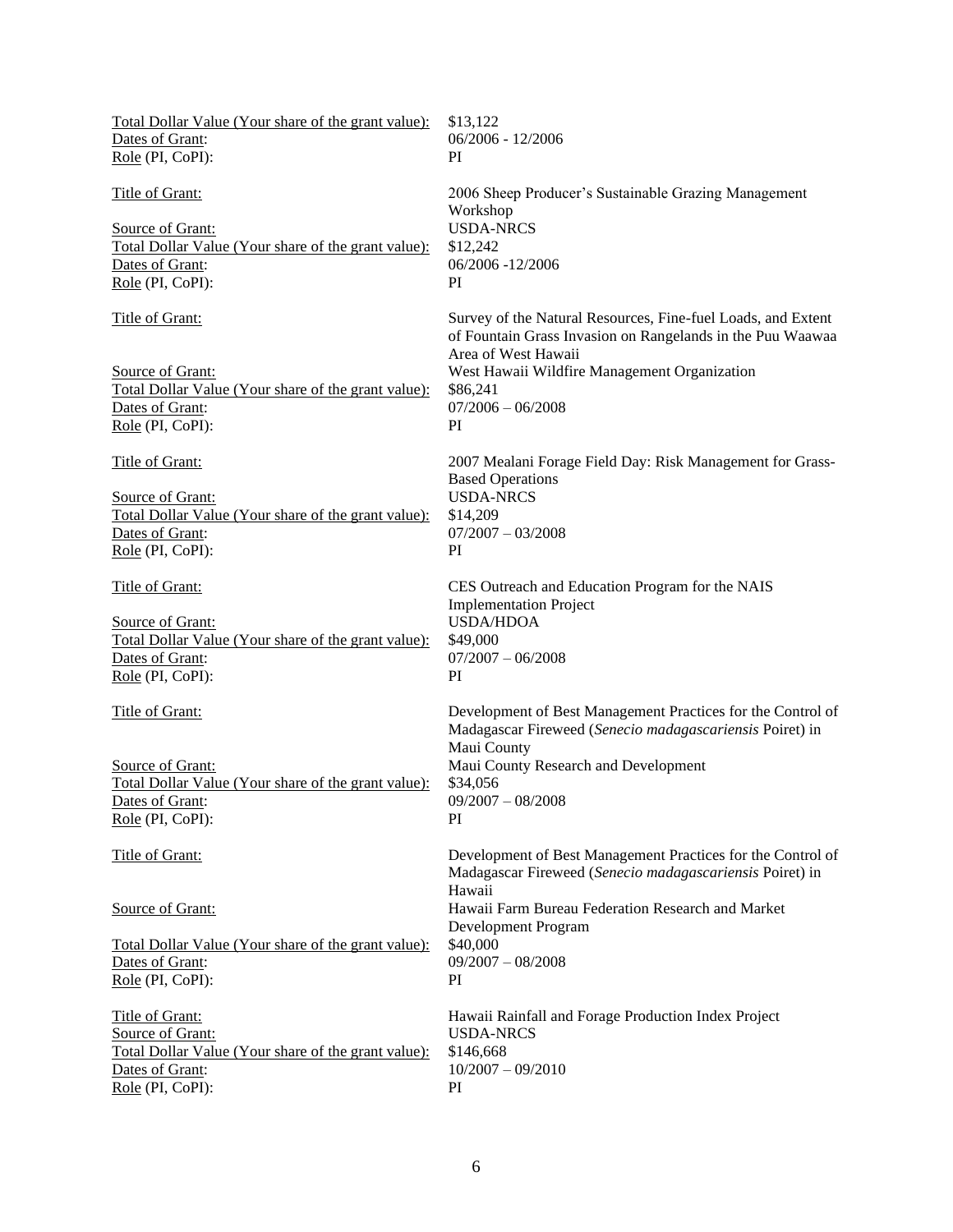| Title of Grant:<br>Source of Grant:                 | 2008 Stockman's Fall Field Day: Behavior-based Grazing<br>Management for Improved Animal Performance, Pasture<br>Condition, and Ranch Profitability<br><b>USDA-NRCS</b> |
|-----------------------------------------------------|-------------------------------------------------------------------------------------------------------------------------------------------------------------------------|
| Total Dollar Value (Your share of the grant value): | \$15,930                                                                                                                                                                |
| Dates of Grant:                                     | $07/2008 - 06/2009$                                                                                                                                                     |
| Role (PI, CoPI):                                    | PI.                                                                                                                                                                     |
|                                                     |                                                                                                                                                                         |
| Title of Grant:                                     | Development of Best Management Practices for the Control of<br>Madagascar Fireweed (Senecio madagascariensis Poiret) in                                                 |
|                                                     | Maui County                                                                                                                                                             |
| Source of Grant:                                    | Maui County Research and Development                                                                                                                                    |
| Total Dollar Value (Your share of the grant value): | \$19,929                                                                                                                                                                |
| Dates of Grant:                                     | $07/2008 - 08/2010$                                                                                                                                                     |
| Role (PI, CoPI):                                    | PI                                                                                                                                                                      |
| Title of Grant:<br>Source of Grant:                 | Australian Leucaena Study Tour<br>HDOA - Agribusiness Development Corporation                                                                                           |
| Total Dollar Value (Your share of the grant value): | \$43,000                                                                                                                                                                |
| Dates of Grant:                                     | $10/2008 - 12/2010$                                                                                                                                                     |
| Role (PI, CoPI):                                    | PI                                                                                                                                                                      |
|                                                     |                                                                                                                                                                         |
| Title of Grant:                                     | Extension Outreach and Assistance in Improved Pasture and<br>Livestock Management Practices for Pacific Islanders                                                       |
| Source of Grant:                                    | <b>USDA-OASDFR</b>                                                                                                                                                      |
| Total Dollar Value (Your share of the grant value): | \$297,224                                                                                                                                                               |
| Dates of Grant:                                     | $12/2008 - 11/2011$                                                                                                                                                     |
| Role (PI, CoPI):                                    | PI.                                                                                                                                                                     |
| Title of Grant:                                     | Pasture Forage and Weed Database and Herbarium for Maui<br>County                                                                                                       |
|                                                     |                                                                                                                                                                         |
| Source of Grant:                                    | Maui County Research and Development<br>\$8,000                                                                                                                         |
| Total Dollar Value (Your share of the grant value): |                                                                                                                                                                         |
| Dates of Grant:                                     | $07/2009 - 08/2010$                                                                                                                                                     |
| Role (PI, CoPI):                                    | PI                                                                                                                                                                      |
| Title of Grant:                                     | Quantifying Secondary Compounds in Common Pasture<br>Vegetation for Behavior Based Grazing Management in                                                                |
|                                                     | Hawaii                                                                                                                                                                  |
| Source of Grant:                                    | <b>USDA-WSARE</b>                                                                                                                                                       |
| Total Dollar Value (Your share of the grant value): | \$40,401                                                                                                                                                                |
| Dates of Grant:                                     | $01/2010 - 12/2012$                                                                                                                                                     |
| Role (PI, CoPI):                                    | PI                                                                                                                                                                      |
|                                                     |                                                                                                                                                                         |
| Title of Grant:                                     | Outreach and Assistance in Tropical Pasture and Livestock<br>Management for Pacific Islanders                                                                           |
| Source of Grant:                                    | <b>USDA-OASDFR</b>                                                                                                                                                      |
| Total Dollar Value (Your share of the grant value): | \$1,036,222                                                                                                                                                             |
| Dates of Grant:                                     | $10/2010 - 08/2013$                                                                                                                                                     |
| Role (PI, CoPI):                                    | PI                                                                                                                                                                      |
|                                                     |                                                                                                                                                                         |
| Title of Grant:                                     | Ecology, Toxicology, and Management of Madagascar                                                                                                                       |
|                                                     | Fireweed (Sececio madagascariensis Poiret) in Tropical and                                                                                                              |
|                                                     | Sub-tropical Rangelands                                                                                                                                                 |
| Source of Grant:                                    | <b>USDA-TSTAR</b>                                                                                                                                                       |
| Total Dollar Value (Your share of the grant value): | \$258,449                                                                                                                                                               |
|                                                     |                                                                                                                                                                         |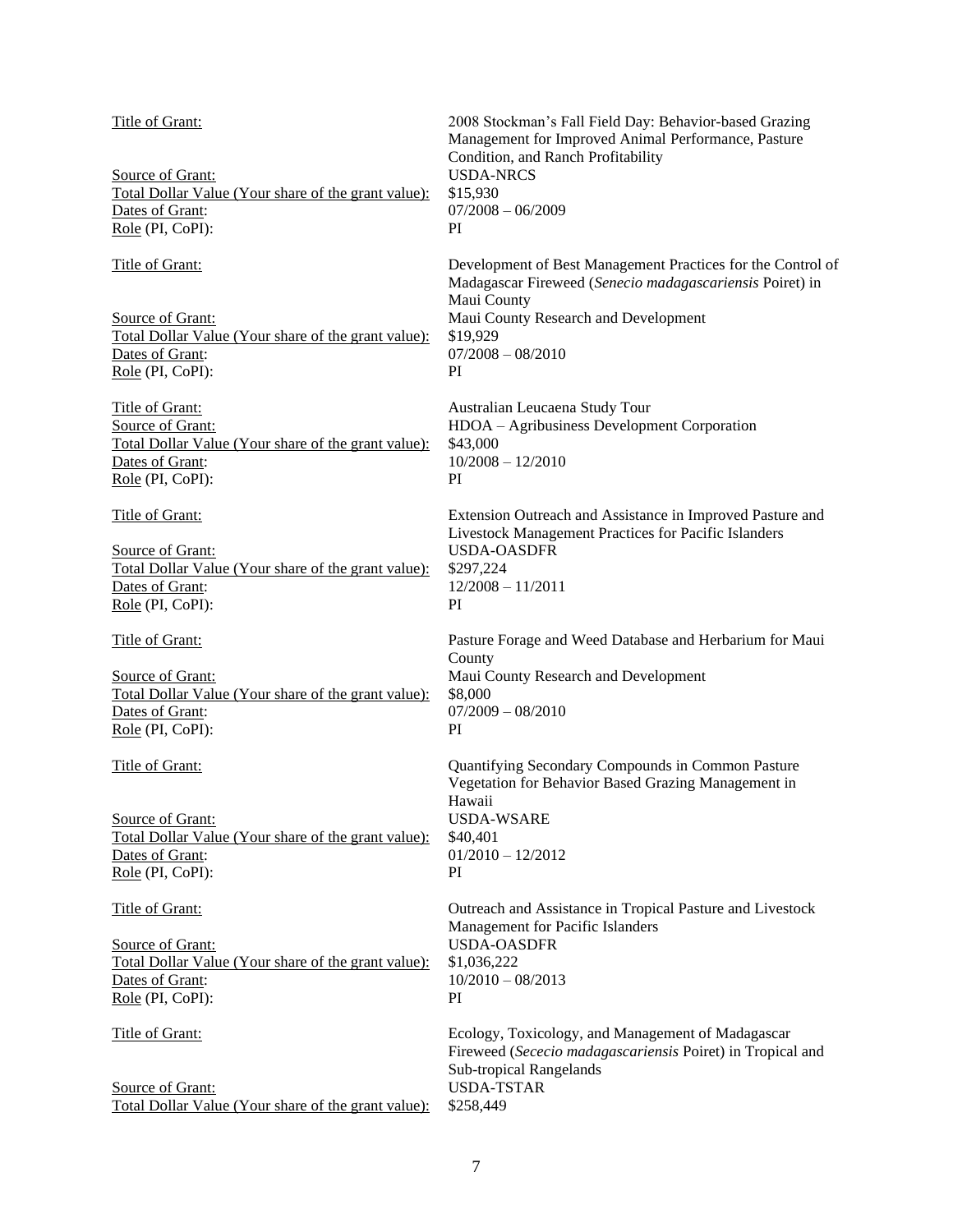| Dates of Grant:<br>Role (PI, CoPI):                                                                                                 | $11/2010 - 10/2013$<br>PI                                                                                                                                                                                                               |
|-------------------------------------------------------------------------------------------------------------------------------------|-----------------------------------------------------------------------------------------------------------------------------------------------------------------------------------------------------------------------------------------|
| Title of Grant:<br>Source of Grant:<br>Total Dollar Value (Your share of the grant value):<br>Dates of Grant:<br>Role (PI, CoPI):   | Fireweed Biological Control Project: Secusio extensa Rearing<br>and Distribution<br><b>USDA-CSREES</b><br>\$15,556<br>07/2012 -06/2013<br>PI                                                                                            |
| Title of Grant:<br>Source of Grant:<br>Total Dollar Value (Your share of the grant value):<br>Dates of Grant:<br>Role (PI, CoPI):   | Best Management Practices for the Sustainable Productivity of<br>Hawaii's Range and Pasture Lands - Supplemental Funding<br>for Hawaii Rainfall and Forage Index Project<br><b>USDA-CSREES</b><br>\$70,000<br>$10/2012 - 09/2014$<br>PI |
| Title of Grant:<br>Source of Grant:<br>Total Dollar Value (Your share of the grant value):<br>Dates of Grant:<br>Role (PI, CoPI):   | Enhancing the Sustainability of Grass-Finish Beef Production<br>in Hawaii via Carcass and Meat Quality Improvement<br><b>USDA-WSARE</b><br>\$49,948<br>$09/2013 - 10/2016$<br>coPI                                                      |
| Title of Grant:<br>Source of Grant:<br>Total Dollar Value (Your share of the grant value):<br>Dates of Grant:<br>Role (PI, CoPI):   | Fireweed Biocontrol in Hawaii's Rangelands: Integrating<br>Research and Extension for Better Management.<br><b>USDA-CSREES</b><br>$10/2013 - 09/2015$<br>\$54,610<br>coPI                                                               |
| Title of Grant:<br>Source of Grant:<br>Total Dollar Value (Your share of the grant value):<br>Dates of Grant:<br>$Role$ (PI, CoPI): | Assessment of Secusio extensa for the Biological Control of<br>Fireweed (Senecio madagascariensis) in Hawaii<br><b>USDA-NIFA-RIPM</b><br>\$98,940<br>10/2013 - 09/2016<br>coPI                                                          |
| Title of Grant:<br>Source of Grant:<br>Total Dollar Value (Your share of the grant value):<br>Dates of Grant:<br>Role (PI, CoPI):   | Linking the Effects of Stocking Density, Forage Environment,<br>and Climatic Conditions to Animal Performance in Tropical<br>Forage Finish Beef Production Systems.<br><b>USDA-CSREES</b><br>\$99,878<br>$10/2014 - 09/2016$<br>PI      |
| Title of Grant:<br>Source of Grant:<br>Total Dollar Value (Your share of the grant value):<br>Dates of Grant:<br>$Role$ (PI, CoPI): | Development of Individual Free-Choice Mineral<br>Supplementation Program for Sustainable Grazing<br>Management of Hawaii's Rangelands<br><b>USDA-WSARE</b><br>\$332,601<br>$04/2016 - 12/2019$<br>PI                                    |
| Title of Grant:                                                                                                                     | The Effects of Stocking Density, Forage Environment, and                                                                                                                                                                                |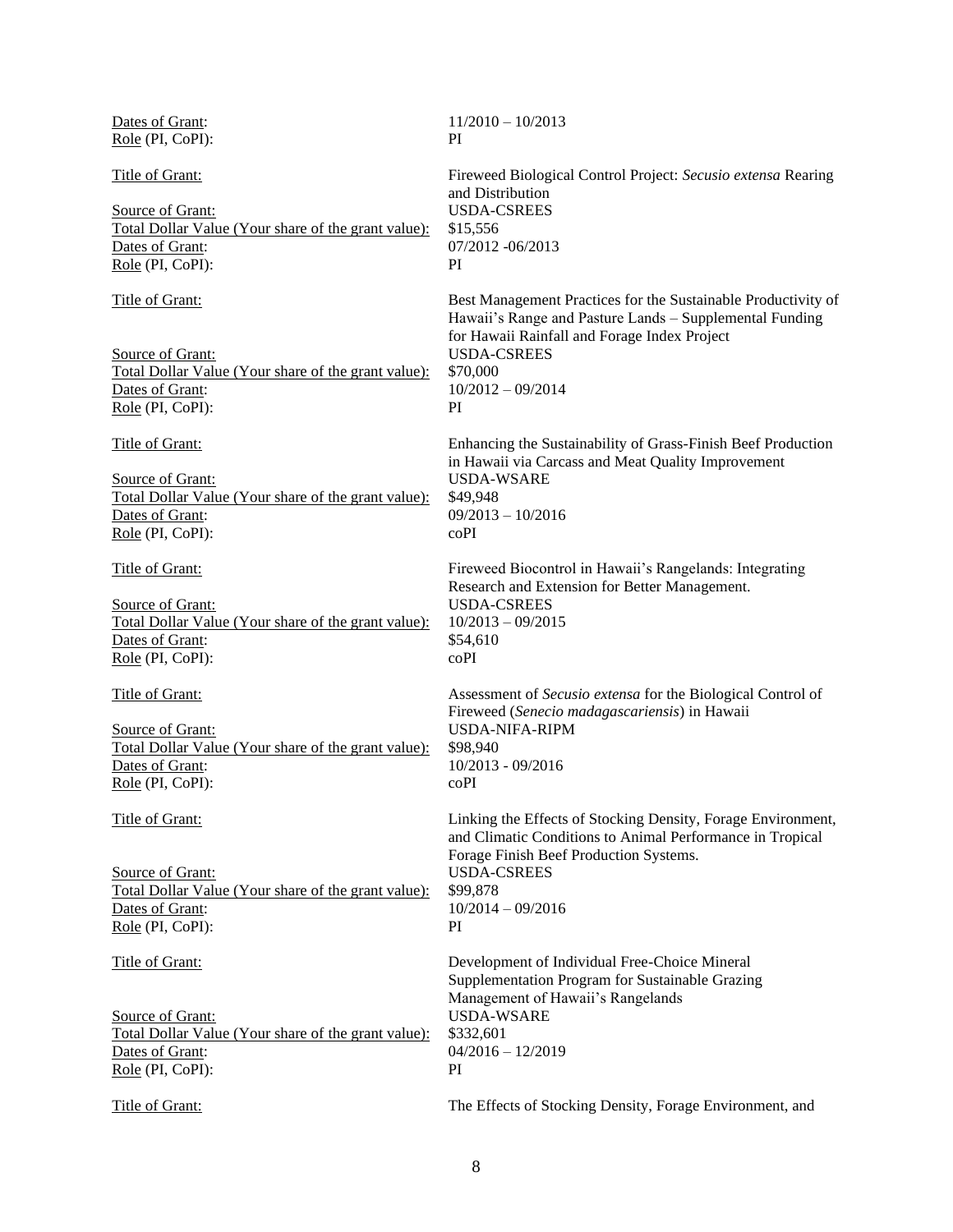| Source of Grant:<br>Total Dollar Value (Your share of the grant value):<br>Dates of Grant:<br>Role (PI, CoPI):                    | Climate on Animal Performance in Tropical Forage Finish<br><b>Beef Production</b><br><b>USDA-CSREES</b><br>\$80,000<br>$10/2016 - 09/2018$<br>PI              |
|-----------------------------------------------------------------------------------------------------------------------------------|---------------------------------------------------------------------------------------------------------------------------------------------------------------|
| Title of Grant:<br>Source of Grant:<br>Total Dollar Value (Your share of the grant value):<br>Dates of Grant:<br>Role (PI, CoPI): | Prosapia bicincta (Two-line spittlebug) Detection and Control<br>in Hawaii County<br>Hawaii County R&D/BIRC&DC<br>\$22,473<br>$06/2017 - 06/2019$<br>PI       |
| Title of Grant:<br>Source of Grant:<br>Total Dollar Value (Your share of the grant value):<br>Dates of Grant:<br>Role (PI, CoPI): | Hawaii Rangeland Management Education and Outreach<br>Program<br><b>USDA-RREA</b><br>\$45,000<br>$07/2017 - 06/2021$<br>PI                                    |
| Title of Grant:<br>Source of Grant:<br>Total Dollar Value (Your share of the grant value):<br>Dates of Grant:<br>Role (PI, CoPI): | Prosapia bicincta (Two-line Spittlebug) Detection and<br>Control in Hawaii<br><b>HDOA</b><br>\$300,000<br>$08/2017 - 10/2019$<br>PI                           |
| Title of Grant:<br>Source of Grant:<br>Total Dollar Value (Your share of the grant value):<br>Dates of Grant:<br>Role (PI, CoPI): | Prosapia bicincta (Two-line Spittlebug) Detection and<br>Control in Hawaii<br>Hawaii Dept. of Natural Resources-HISC<br>\$50,000<br>$09/2017 - 04/2019$<br>PI |
| Title of Grant:<br>Source of Grant:<br>Total Dollar Value (Your share of the grant value):<br>Dates of Grant:<br>Role (PI, CoPI): | Strengthening RREA Programing Through Enhanced<br>Connections: A Web-based Conference Series<br><b>USDA-RREA</b><br>\$49,995<br>$09/2018 - 08/2021$<br>PI     |
| Title of Grant:<br>Source of Grant:<br>Total Dollar Value (Your share of the grant value):<br>Dates of Grant:<br>Role (PI, CoPI): | Livestock Extension Group Coordination: Extension POW 14-<br>242<br><b>USDA-CSREES</b><br>\$124,973<br>$10/2019 - 09/2024$<br>PI                              |
| Title of Grant:<br>Source of Grant:<br>Total Dollar Value (Your share of the grant value):<br>Dates of Grant:<br>Role (PI, CoPI): | Prosapia bicincta (Two-line Spittlebug) Detection and<br>Control in Hawaii<br><b>HDOA</b><br>\$673,989<br>$10/2019 - 04/2022$<br>PI                           |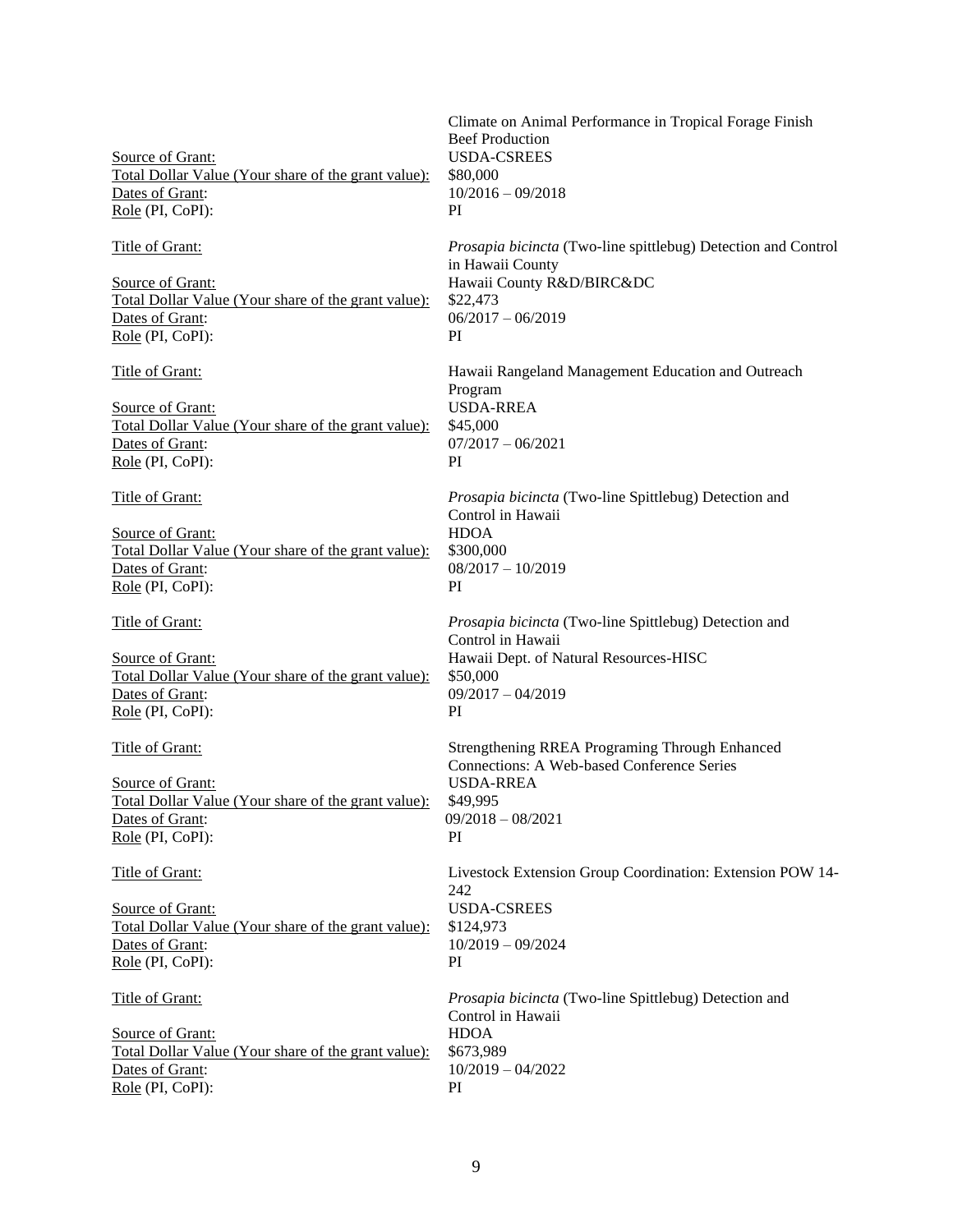| Title of Grant:<br>Source of Grant:<br>Total Dollar Value (Your share of the grant value):<br>Dates of Grant:<br>Role (PI, CoPI):        | Improved Detection and Control of Tropical Invasive Insect<br>Pests - Twolined Spittlebug.<br>USDA-Agricultural Research Service (PBARC)<br>\$89,156<br>11/20/2020 -06/30/2022<br>PI                                                              |
|------------------------------------------------------------------------------------------------------------------------------------------|---------------------------------------------------------------------------------------------------------------------------------------------------------------------------------------------------------------------------------------------------|
| <b>Title of Grant:</b><br>Source of Grant:<br>Total Dollar Value (Your share of the grant value):<br>Dates of Grant:<br>Role (PI, CoPI): | Production, Marketing and Finance Risk Education for Hawaii<br>Beef Producers Underserved by Crop Insurance<br>Western Extension Risk Management Education (awarded to<br>Utah State University)<br>\$70,000<br>04/01/2021 -03/30/2022<br>$co-PI$ |
| Title of Grant:<br>Source of Grant:<br>Total Dollar Value (Your share of the grant value):<br>Dates of Grant:<br>Role (PI, CoPI):        | Economic Evaluation of Beef Cattle Production Models and<br>Marketing Alternatives in Hawaii<br>Western Sustainable Agricultural Education and Research<br>\$51,389<br>07/01/2021 -06/30/2022<br>PI                                               |
| Title of Grant:<br>Source of Grant:<br>Total Dollar Value (Your share of the grant value):<br>Dates of Grant:<br>Role (PI, CoPI):        | Expanding Range Extension Capacity Through RangeDocs:<br>Searchable Rangeland Science.<br><b>USDA/NIFA - RREA</b><br>\$100,000 (\$17,726)<br>07/01/2021 -06/30/2022<br>CoPI                                                                       |
| Title of Grant:<br>Source of Grant:<br>Total Dollar Value (Your share of the grant value):<br>Dates of Grant:<br>Role (PI, CoPI):        | Sustaining Hawaii County Agriculture: Resources to Support<br>On-Farm Consultation and Service Programs<br>Hawaii Cunty R&D<br>\$15,594<br>07/01/2021 -06/30/2022<br>PI                                                                           |
| Title of Grant:<br>Source of Grant:<br>Total Dollar Value (Your share of the grant value):<br>Dates of Grant:<br>Role (PI, CoPI):        | Hawaii Rangeland Management Education and Outreach<br>Program<br><b>USDA/NIFA-RREA</b><br>\$30,000<br>10/01/2021 -09/30/2024<br>PI                                                                                                                |
| Title of Grant:<br>Source of Grant:<br>Total Dollar Value (Your share of the grant value):<br>Dates of Grant:<br>Role (PI, CoPI):        | Evaluating Production and Nutrient Cycling of Grazing<br>Management Systems in Hawaiian Forests and Pastures<br><b>USDA-CSREES, McIntire-Stennis</b><br>\$125,000<br>10/01/2021 -09/30/2026<br>PI                                                 |
| Title of Grant:<br>Source of Grant:<br>Total Dollar Value (Your share of the grant value):<br>Dates of Grant:<br>Role (PI, CoPI):        | Detection and Management Strategies for the Control of<br>Prosapia bicincta (Twolined Spittlebug) in Hawaii<br>Hawaii Dept. Land and Natural Resources - HISC<br>\$184,788<br>10/01/2021 -09/30/2022<br>PI                                        |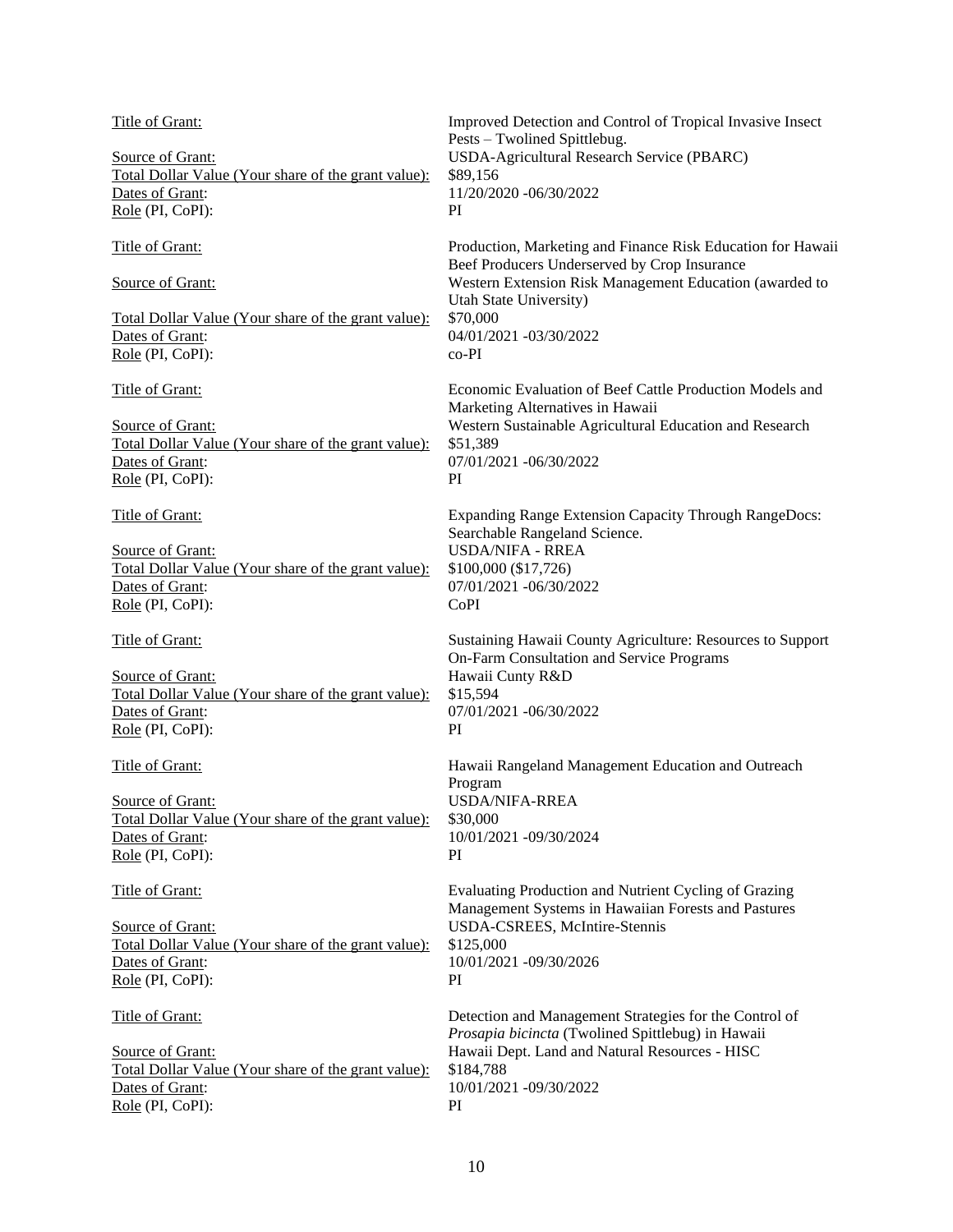# **Presentations at Conferences**

Location: Denver, Colorado

Location: Denver, Colorado Date of Presentation: February 16-20, 2020

Date of Presentation: February 10-14, 2019

Location: Beloxi, Mississippi Date of Presentation: April 29-May 3, 2018

Location: Sparks, Nevada

Location: Sparks, Nevada

Title: Establishment and Pest Status of the Twolined Spittlebug, *Prosapia bicincta*, in Hawaii Authors (\*presenter): \*Wilson, S. M. Wright, **M. Thorne,** D. Peck. Name of Conference: Entomological Society of America Date of Presentation: October 31-November 3, 2020

Title: Changes in vegetative community composition following Twoline Spittlebug (*Prosapia bicincta*) infestations in Hawaii Rangelands. Authors (\*presenter): \***Thorne, M.S**., M. Wright, S. Wilson, J. Mack, and M. Oshiro. Name of Conference: 73<sup>rd</sup>. Annual Meeting of the Society for Range Management

Title: Detection and management of Two-Lined Spittlebug (*Prosapia bicincta*) on Hawaii Rangelands. Authors (\* presenter): \***Thorne, M.S.,** M. Wright, G. Fukumoto, D. Oishi, S. Wilson, J. Mack, and M. Oshiro Name of Conference: 72<sup>nd</sup> Annual meeting of the Society for Range Management. Location: Minneapolis, Minasota.

Title: Mineral Supplementation Program Development and Education for Hawaii Rangelands. Authors (\* presenter): \***Thorne, M.S.**, J.P. Hewlett, G.K. Fukumoto, M.A. Oshiro Name of Conference: Association of Natural Resource Professionals 2018 Conference

Title: Development of an individual free-choice mineral supplementation program for improved grazing management in Hawaii's rangelands. Authors (\* presenter): \***Thorne, M.S**., J.P. Hewlett, G.K. Fukumoto, M.A. Oshiro. Name of Conference: 71<sup>st</sup> Annual meeting of the Society for Range Management Date of Presentation: January 27-February 3, 2018

Title: Effects of animal behavior on core-body temperature and production efficiency of grass-finished cattle. Authors (\* presenter): \*Oshiro, M., **M.S. Thorne**, C.N. Lee, Y.S. Kim, G. Fukumoto. Name of Conference: 71<sup>st</sup> Annual meeting of the Society for Range Management Date of Presentation: January 27-February 3, 2018

Title: Developing the next Renewable Resources Extension Act strategic plan for 2018-2022 Authors (\* presenter): \*Dalke, A., B. Hutchinson, S. Merrigan, G. Ruyle, J. Tanaka,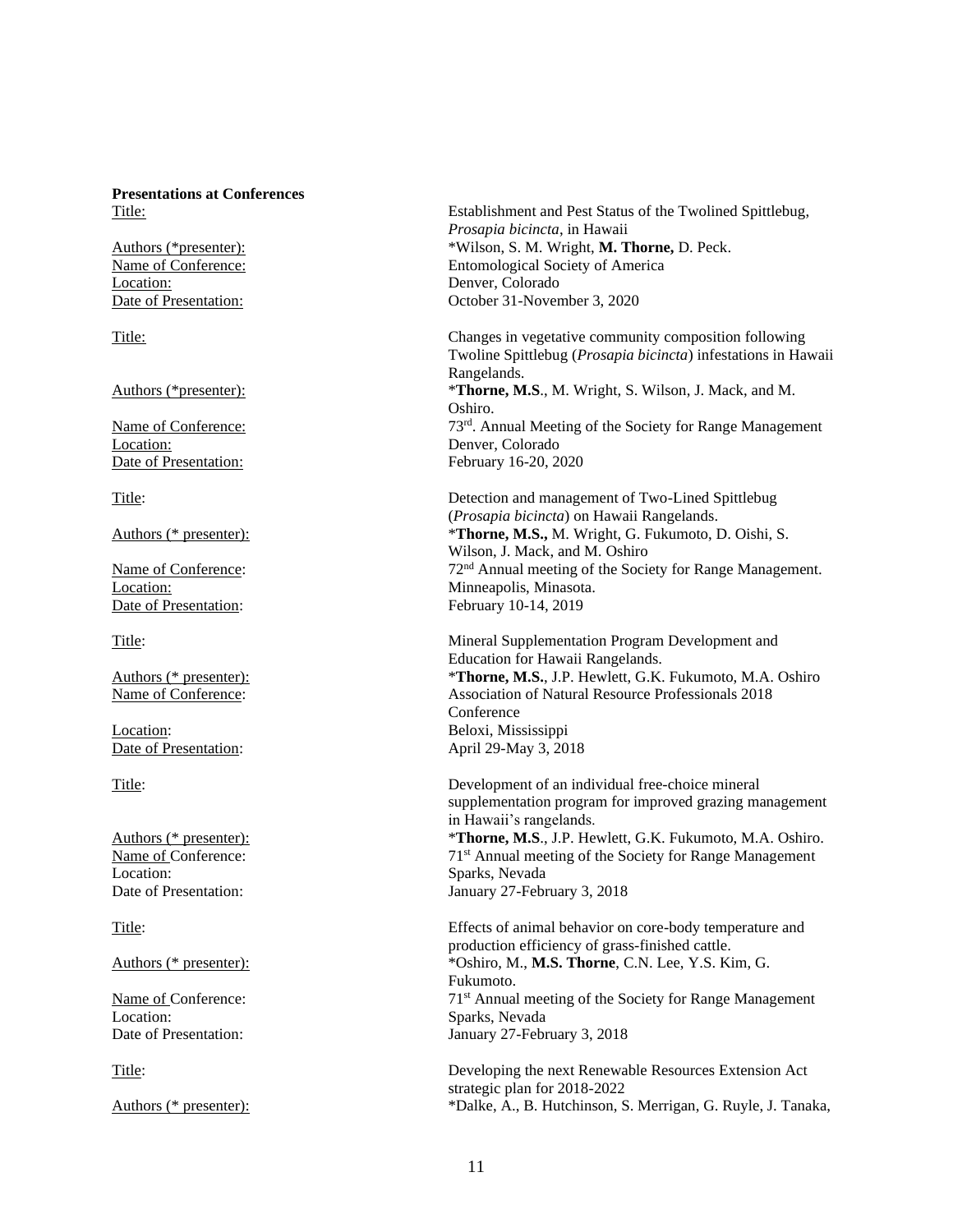Location: Sparks, Nevada

Date of Presentation: January 30 – February 7, 2015

Location: Orlando Florida Date of Presentation: February 8-13, 2014.

Location: Spokane Washington

**M.S. Thorne**. Name of Conference: 71<sup>st</sup> Annual meeting of the Society for Range Management Date of Presentation: January 27-February 3, 2018

Title: Animal behavior, body core temperature, and production efficiency of grass-finished cattle. Authors (\* presenter): \***Thorne, M.S.**, M.A. Abran, C.N. Lee, G. Fukumoto<br>Name of Conference: 69<sup>th</sup> Annual meeting of the Society for Range Manage Name of Conference: 69<sup>th</sup> Annual meeting of the Society for Range Management<br>Location: Corpus Christi, Texas Corpus Christi, Texas Date of Presentation: January 31-February 4, 2016

Title: Forage quality and weaning weight influences grass-finished cattle performance and meat quality Authors (\* presenter): \***Thorne, M.S.,** G.K. Fukumoto, Y.S. Kim, C.N. Lee, M.H. Stevenson, and M. A. Abran Name of Conference: 68<sup>th</sup> Annual Meeting of the Society for Range Management Location: Sacramento, California Date of Presentation: January 30 – February 7, 2015

Title: Grazing management for tropical grass-finish beef production Authors (\* presenter): \***Thorne, M.S.,** G.K. Fukumoto, Y.S. Kim, C.N. Lee, M.H. Stevenson, and M. A. Abran Name of Conference: 68<sup>th</sup> Annual Meeting of the Society for Range Management Location: Sacramento, California Date of Presentation: January 30 – February 7, 2015

Title: Drought management tools for Hawaii's rangelands Authors (\* presenter): \***Thorne, M.S.,** G.K. Fukumoto, M.H. Stevenson, and M. A. Abran Name of Conference: 68<sup>th</sup> Annual Meeting of the Society for Range Management Location: Sacramento, California Date of Presentation: January 30 – February 7, 2015

Title: Conditioned preference training of livestock for tropical weed management. Authors (\* presenter): \*Stevenson, M.H., and **M.S. Thorne.** Name of Conference: 68<sup>th</sup> Annual Meeting of the Society for Range Management Location: Sacramento, California

Title: Hawaii Rainfall and Forage Production Index: An Evaluation Tool for Drought Affected Rangelands Authors (\* presenter): \***Thorne, M.S**., J.P. Hewlett, G.K. Fukumoto, M. Stevenson, and M. A. Abran Name of Conference: 67<sup>th</sup> Annual Meeting of the Society for Range Management

Title: Secondary Compound Interactions: The effect of condensed tannins on the toxicity of fireweed (Senecio madegascariensis) to cattle Authors (\* presenter): \*Wong, C., F. Provensa, **M.S. Thorne,** J. Phister, and D. Gardner Name of Conference: 65<sup>th</sup> Annual Meeting of the Society for Range Management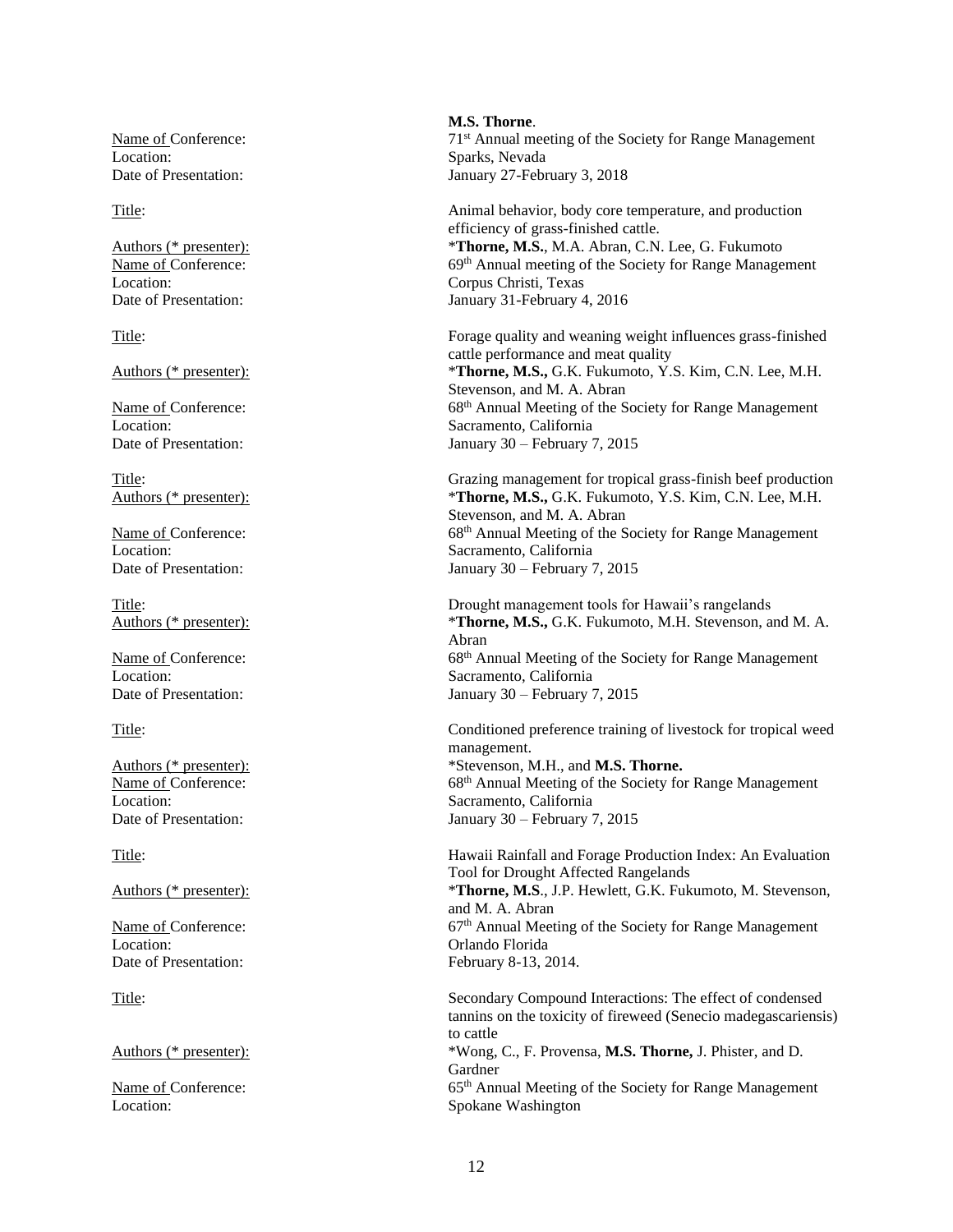Location: Billings Montana Date of Presentation: February 6-10, 2011

Authors (\* presenter):  $*$ **Thorne, M.S.** Location: Kona Hawaii Date of Presentation: March 11, 2010

Authors (\* presenter): Date of Presentation: February 8-13, 2009

Date of Presentation: February 8-13, 2009

Date of Presentation: February 8-13, 2009

Date of Presentation: January 29 – February 3, 2012

Title: Extension Outreach in Tropical Range and Livestock Management for Pacific Islanders. Authors (\* presenter): \***Thorne, M.S.**, J. Deenik, R. Godfrey, G. Fukumoto, J. Powley, M. Stevenson, L. Duponcheel, A. Badilles Name of Conference: 64<sup>th</sup> Annual Meeting of the Society for Range Management

Title: Grazing Management of Arid Perennial Grasses or The Strange Case of the Puu Waawaa – Puu Anahulu Ahupuaa Name of Conference: Western Society for Weed Science Annual Meeting

Title: Content Development Process for Rangelandswest.org, Symposium on Western Rangelands Partnership: using the internet for information transfer<br>\*Thorne, M.S. Name of Conference: 62<sup>nd</sup> Annual Meeting of the Society for Range Management Location: Albuquerque, New Mexico

Title: Haleakala Ranch: Managing for resource stability, economic productivity, and community wellbeing in Hawaii. Authors (\* presenter): \*Friel, G., **M.S. Thorne**, and M. Stevenson Name of Conference:  $62<sup>nd</sup>$  Annual Meeting of the Society for Range Management Location: Albuquerque, New Mexico

Title: Wild ungulate herbivory of willow outside of national parks is a significant management consideration. Authors (\* presenter): \*Meiman, P.J., **M.S. Thorne**, Q.D. Skinner, M.A. Smith, and J.L. Dodd Name of Conference: 62<sup>nd</sup> Annual Meeting of the Society for Range Management Location: Albuquerque, New Mexico

Title: Fireweed (*Senecio madagascariensis* Poiret) control: an adaptive management approach Authors (\* presenter): \***Thorne, M.S.**, D.R. Gardner, J.S. Powley, G.K. Fukumoto, and M.H. Stevenson Name of Conference: 2008 Extension Galaxy III Conference, Joint Council of Extension Professionals Location: **Indianapolis, Indiana** Date of Presentation: September 15-19, 2008

Title: Remediation of former sugarcane lands for sustainable forage production Authors (\* presenter): \***Thorne, M.S.**, J.L. Deenik, H.H. Keyser, L.J. Cox, and M.H. Stevenson. Name of Conference: 2008 Joint meeting of the Society for Range Management and the American Forage and Grassland Council Location: Louisville, Kentucky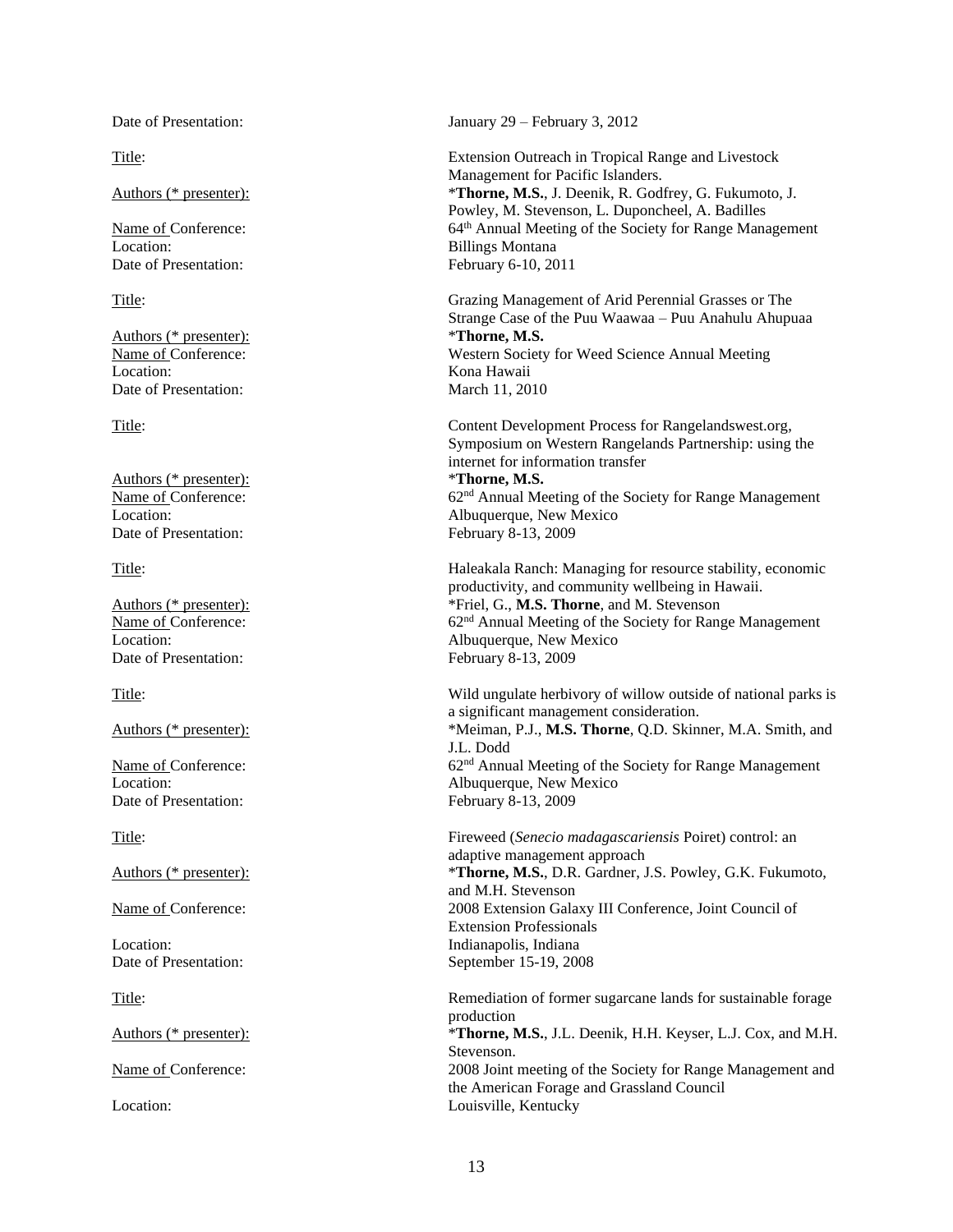Date of Presentation: January 26-31, 2008

Location: Casper, Wyoming Date of Presentation: Feb. 1-6, 2003

Location: Kailua-Kona, Hawaii Date of Presentation: Feb. 17-23, 2001

Location: Kailua-Kona, Hawaii<br>Date of Presentation: Feb. 17-23, 2001 Date of Presentation:

Date of Presentation: Feb. 8-12, 1998

Date of Presentation: Feb. 8-12, 1998

Date of Presentation: Feb. 8-12, 1998

Title: Fireweed (*Senecio madagascariensis* Poiret) control: an adaptive management approach Authors (\* presenter): \***Thorne, M.S.**, D.R. Gardner, J.S. Powley, G.K. Fukumoto, and M.H. Stevenson Name of Conference: 2008 Joint meeting of the Society for Range Management and the American Forage and Grassland Council Location: Louisville, Kentucky<br>Date of Presentation: Lanuary 26-31, 2008 January 26-31, 2008

Title: CO<sub>2</sub> exchange rates and plant-soil responses to soil loss on shortgrass prairie and sagebrush steppe sites Authors (\* presenter): \***Thorne, M.S.,** M.J. Trlica, W.C. Leininger, R.D. Child, and D.A. Klein Name of Conference: Society for Range Management 56<sup>th</sup> Annual Meeting,

Title: Soil loss effects on photosynthetic rates of western wheatgrass and blue grama grass Authors (\* presenter): \***Thorne, M.S.,** M.J. Trlica, W.C. Leininger, and R.D. Child Name of Conference: Society for Range Management 54<sup>th</sup> Annual Meeting

Title: Soil loss effects on soil respiration rates of two rangeland ecosystems.

Authors (\* presenter): \***Thorne, M.S.,** M.J. Trlica, W.C. Leininger, and R.D. Child Name of Conference: Society for Range Management 54<sup>th</sup> Annual Meeting

Title: Estimates of the variability in measuring canopy volume among observers and within observations Authors (\* presenter): \***Thorne, M.S.,** J.D. Rodgers, Q.D. Skinner, M.A. Smith, W.A. Laycock, J.L. Dodd, and S. Cerekci Name of Conference: Society for Range Management 51<sup>st</sup> Annual Meeting Location: Guadalajara, Jalisco. Mexico

Title: Final Report-Effects of herbivory on Willow (*Salix* spp.) canopy volume on mountain rangelands of northern Wyoming Authors (\* presenter): \***Thorne, M.S.,** Q.D. Skinner, M.A. Smith, W.A. Laycock, and J.L. Dodd Name of Conference: Society for Range Management 51<sup>st</sup> Annual Meeting Location: Guadalajara, Jalisco. Mexico

Title: Final Report-Effects of the frequency of simulated browsing events on Willow (*Salix* spp.) biomass production Authors (\* presenter): \***Thorne, M.S.,** Q.D. Skinner, M.A. Smith, W.A. Laycock, and J.L. Dodd Name of Conference: Society for Range Management 51<sup>st</sup> Annual Meeting Location: Guadalajara, Jalisco. Mexico